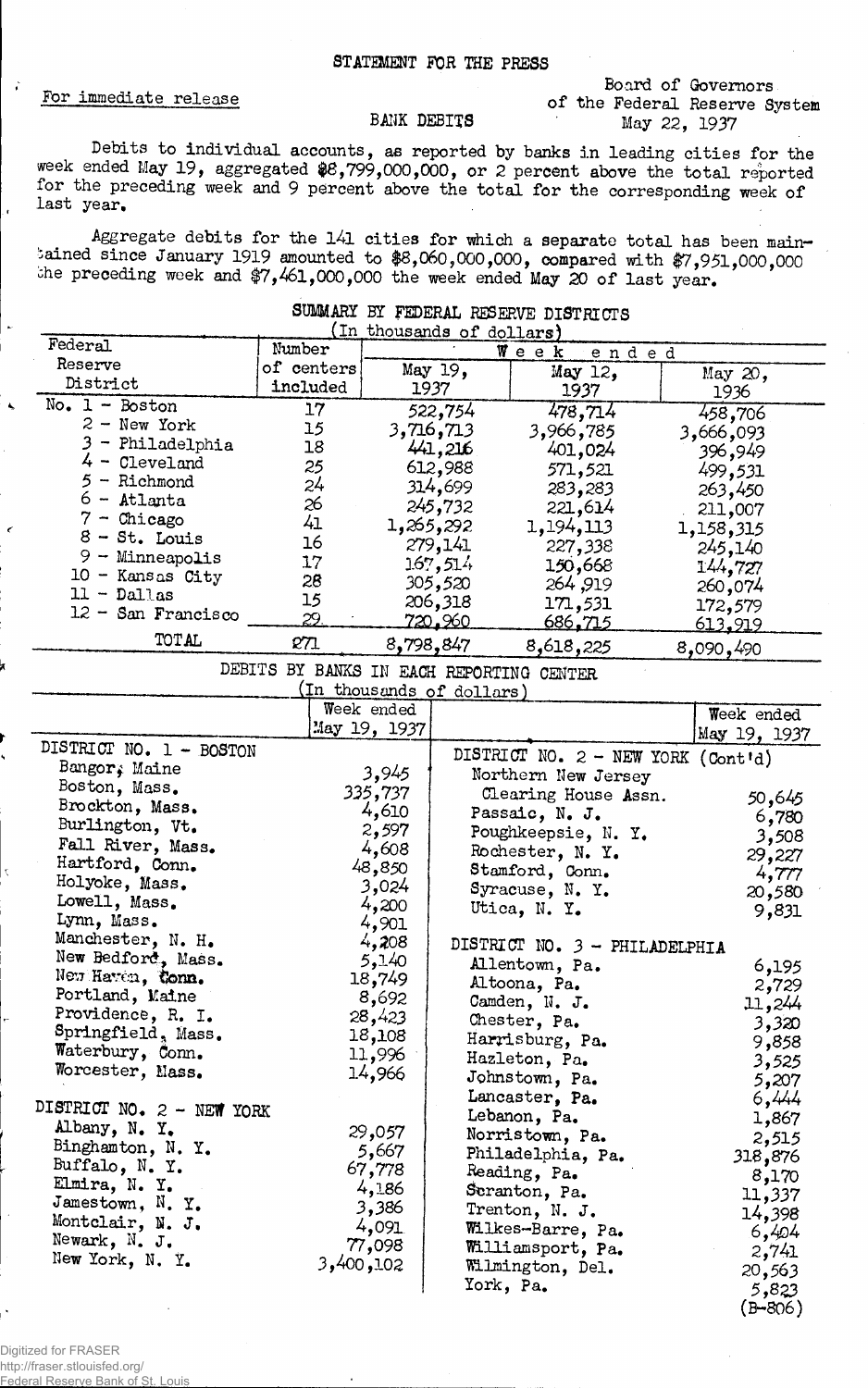DEBITS BY BANKS IN EACH REPORTING CENTER

| $B - 806a$<br>In thousands of dollars) |                |                                   |              |  |  |  |
|----------------------------------------|----------------|-----------------------------------|--------------|--|--|--|
|                                        | Week ended     |                                   | Week ended   |  |  |  |
|                                        | May 19, 1937   |                                   | May 19, 1937 |  |  |  |
| DISTRICT NO. 4 - CLEVELAND             |                | DISTRICT NO. 6 - ATLANTA (cont'd) |              |  |  |  |
| Akron, Ohio                            | 18,289         | Elberton, Ga.                     | 320          |  |  |  |
| Butler, Pa.                            | 2,794          | Hattiesburg, Miss.                | 1,058        |  |  |  |
| Canton, Ohio                           | 11,127         | Jackson, Miss.                    | 5,785        |  |  |  |
| Cincinnati, Ohio                       | 90,053         | Jacksonville, Fla.                | 18,169       |  |  |  |
| Cleveland, Ohio                        | 157,201        | Knoxville, Tenn.                  | 7,171        |  |  |  |
| Columbus, Ohio                         | 41,735         | Macon, Ga.                        | 3,448        |  |  |  |
| Dayton, Ohio                           | 19,268         | Meridian, Miss.                   | 2,498        |  |  |  |
| Erie, Pa.                              | 8,646          | Miami, Fla.                       | 9,174        |  |  |  |
| Franklin, Pa.                          | 844            | Mobile, Ala.                      | 9,701        |  |  |  |
| Greensburg, Pa.                        | 1,914          | Montgomery, Ala.                  | 5,280        |  |  |  |
| Hamilton, Ohio                         | 3,456          | Nashville, Tenn.                  | 20,468       |  |  |  |
| Homestead, Pa.                         | 833            | Newnan, Ga.                       | 535          |  |  |  |
| Lexington, Ky.                         | 5,120          | New Orleans, La.                  | 51,381       |  |  |  |
| Lima, Ohio                             | 3,853          | Pensacola, Fla.                   | 2,397        |  |  |  |
| Lorain, Ohio                           | 1,364          | Savannah, Ga.                     | 8,427        |  |  |  |
| Middletown, Ohio                       | 2,706          | Tampa, Fla.                       | 7,580        |  |  |  |
| Oil City, Pa.                          | 2,963          | Valdosta, Ga.                     | 1,024        |  |  |  |
| Pittsburgh, Pa.                        | 171,896        | Vicksburg, Miss.                  | 1,582        |  |  |  |
| Springfield, Ohio                      | 4,918          |                                   |              |  |  |  |
| Steubenville, Ohio                     | 2,792          | DISTRICT NO. 7 - CHICAGO          |              |  |  |  |
| Toledo, Ohio                           | 34,339         | Adrian, Mich.                     | 918          |  |  |  |
| Warren, Ohio                           | 2,429          | Aurora, Ill.                      | 3,444        |  |  |  |
| Wheeling, W. Va.                       | 8,237          | Battle Creek, Mich.               |              |  |  |  |
| Youngstown, Ohio                       | 13,995         | Bay City, Mich.                   | 4,707        |  |  |  |
| Zanesville, Ohio                       |                |                                   | 2,894        |  |  |  |
|                                        | 2,216          | Bloomington, Ill.                 | 3,587        |  |  |  |
| DISTRICT NO. 5 - RICHMOND              |                | Cedar Rapids, Iowa                | 6,556        |  |  |  |
| Asheville, N. C.                       | 3,892          | Champaign-Urbana, Ill.            | 3,154        |  |  |  |
|                                        |                | Chicago, Ill.                     | 690,189      |  |  |  |
| Baltimore, Md.                         | 88,685         | Clinton, Iowa                     | 1,805        |  |  |  |
| Charleston, S. C.                      | 4,936          | Danville, Ill.                    | 2,583        |  |  |  |
| Charleston, W. Va.                     | 13,926         | Davenport, Iowa                   | 6,079        |  |  |  |
| Charlotte, N. C.                       | 16,791         | Decatur, Ill.                     | 4,449        |  |  |  |
| Columbia, S. C.                        | 7,197          | Des Moines, Iowa                  | 21,760       |  |  |  |
| Cumberland, Md.                        | 2,295          | Detroit, Mich.                    | 256,254      |  |  |  |
| Danville, Va.                          | 1,946          | Dubuque, Iowa                     | 2,538        |  |  |  |
| Durham, N. C.                          | 6,027          | Elgin, Ill.                       | 1,869        |  |  |  |
| Greensboro, N. C.                      | 4,824          | Flint, Mich.                      | 7,735        |  |  |  |
| Greenville, S. C.                      | 5,148          | Fort Wayne, Ind.                  | 9,665        |  |  |  |
| Hagerstown, Md.                        | 2,407          | Gary, Ind.                        | 4,256        |  |  |  |
| Huntington, W. Va.                     | 5,198<br>3,637 | Grand Rapids, Mich.               | 13,928       |  |  |  |
| Lynchburg, Va.                         |                | Green Bay, Wis.                   | 3,567        |  |  |  |
| Newport News, Va.                      | 2,150          | Hammond, Ind.                     | 2,200        |  |  |  |
| Norfolk, Va.                           | 11,756         | Indianapolis, Ind.                | 48,611       |  |  |  |
| Portsmouth, Va.                        | 928            | Jackson, Mich.                    | 4,499        |  |  |  |
| Raleigh, N. C.                         | 8,053          | Kalamazoo, Mich.                  | 6,127        |  |  |  |
| Richmond, Va.                          | 35,798         | Lansing, Mich.                    | 6,382        |  |  |  |
| Roanoke, Va.                           | 7,569          | Manitowoc, Wis.                   | 2,043        |  |  |  |
| Spartanburg, S. C.                     | 2,470          | Mason City, Iowa                  | 2,368        |  |  |  |
| Washington, D. C.                      | 66,227         | Milwaukee, Wis.                   | 68,003       |  |  |  |
| Wilmington, N. C.                      | 2,688          | Moline, Ill.                      | 2,725        |  |  |  |
| Winston-Salem, N. C.                   | 10,151         | Muscatine, Iowa                   | 962          |  |  |  |
| DISTRICT NO. 6 - ATLANTA               |                | Oshkosh, Wis.                     | 2,416        |  |  |  |
|                                        |                | Peoria, Ill.                      | 16,319       |  |  |  |
| Albany, Ga.                            | 1,006          | Rockford, Ill.                    | 7,084        |  |  |  |
| Atlanta, Ga.                           | 47,568         | Saginaw, Mich.                    | 5,973        |  |  |  |
| Augusta, Ga.                           | 4,602          | Sheboygan, Wis.                   | 3,829        |  |  |  |
| Birmingham, Ala.                       | 20,270         | Sioux City, Iowa                  | 7,788        |  |  |  |
| Brunswick, Ga.                         | 728            | South Bend, Ind.                  | 9,981        |  |  |  |
| Chattanooga, Tenn.                     | 11,110         | Springfield, Ill.                 | 6,297        |  |  |  |
| Columbus, Ga.                          | 3,781          | Terre Haute, Ind.                 | 5,482        |  |  |  |
| Dothan, Ala.                           | 669            | Waterloo, Iowa                    | 4,266        |  |  |  |

Digitized for FRASER http://fraser.stlouisfed.org/ Federal Reserve Bank of St. Louis

 $\hat{\epsilon}$ 

 $\epsilon$ 

 $\tilde{\mathcal{C}}$ 

 $\frac{1}{4}$ 

 $\leq$ 

ļ,

 $\bar{\mathbf{r}}$ 

ŗ

 $\downarrow$